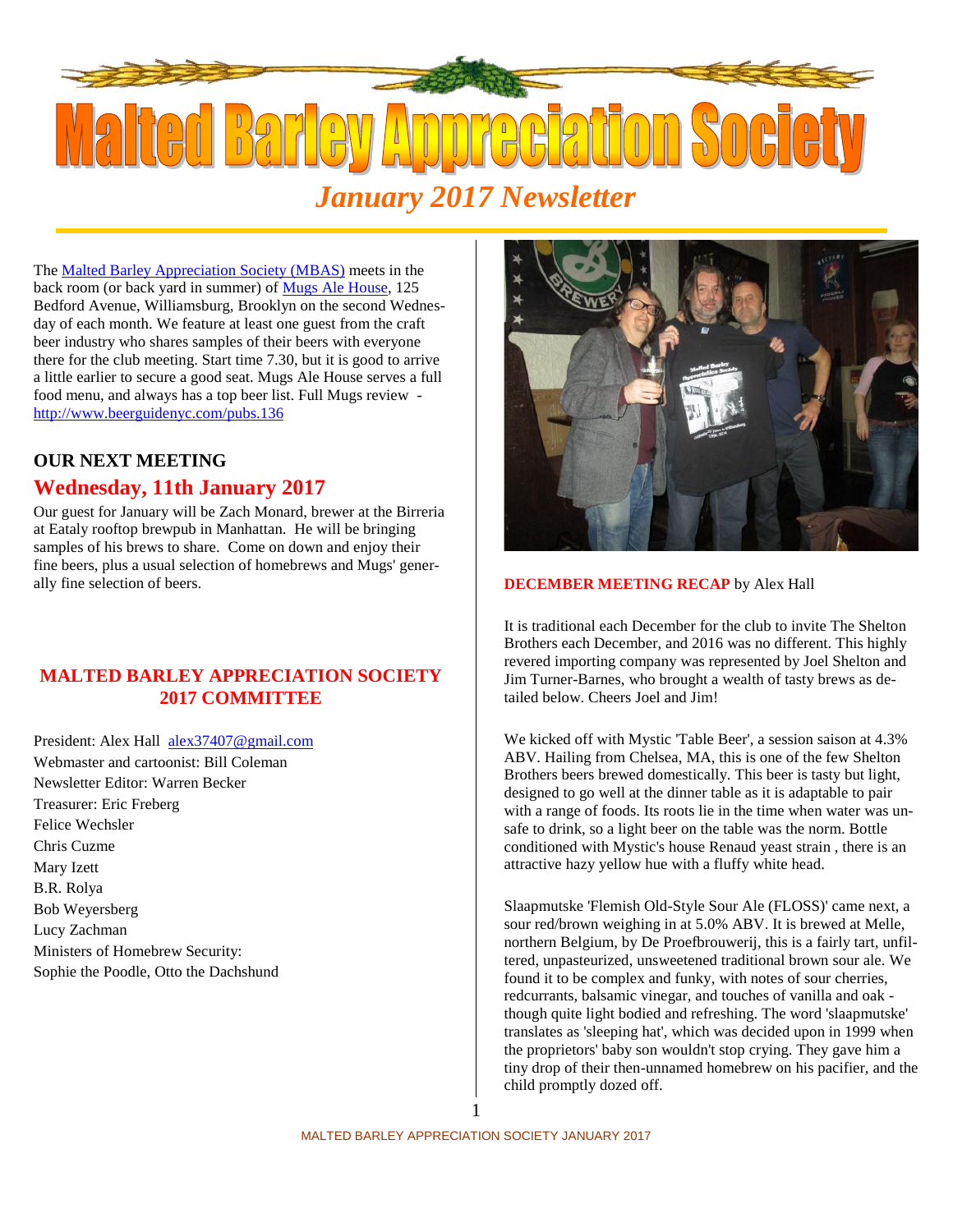We moved on to sampling Le Trou du Diable 'La Buteuse', a 10.0% Tripel from Shawinigan, Quebec, Canada. This delicious amber brew has an almost perfect score on ratebeer.com, and we are not surprised. The effervescent, white head yields a malty, sweet aroma. The yeast strain gives a pleasant spiciness, just about right for the style, and there are complex notes of grass, citrus, banana, caramel, bread, peach, with hints of vine fruits and a touch of tartness. This is a world class beer, dangerously drinkable.

Next up was Jopen 'Koyt', an unusual traditional Dutch ale (but brewed in Belgium at De Proefbrouwerij) related to a gruit, but stronger at 8.5% ABV. It is dark brown with much complexity on the palate: caramel, vine fruits, herbs, anise, cinnamon, toffee. A great beer with as big underlying sweetness.

Our next treat from Jim and Joel was Achel Extra Bruin (De 3 Wijzen), brewed by Brouwerij der Trappistenabdij De Achelse Kluis in Hamont-Achel, Belgium. This is a Trappist beer brewed for the festive season at St. Benedictus Abbey. 'De 3 Wijzen' translates as 'The Three Wise Men'. Up there at 9.5% ABV, this is a hefty, complex brew with aromas of sweet malts and vine fruits. On the palate there is a distinct sweetness with caramel, molasses, plums, blackcurrant, peach, and licorice notes detectable. There is a hint of spice also. A beer to sip and enjoy.

Brouwerij Het Nest 'KlevereTien' was the next mouth-watering goodness in a bottle, 10.1% ABV. The 'Tien' (ten) part of the name refers to both the strength, and to celebrate the 10th anniversary of the beer tasting club 'Orde van de Zatte Mus' ('Order of the Drunken Sparrow'). Very dark ruby, almost black, spicy with notes of sweet malts, caramel, anise, and ripe vine fruits. Delicious strong ale from Oud-Turnhout, Belgium.

We had to change our name for a few minutes to The Fermented Apple Appreciation Society - next up was a cider from Oliver's of Ocle Pychard, Herefordshire, England. 'Yarlington Mill' is a medium, single-varietal cider, refreshingly appley. 6.5% ABV.

A big English treat was then passed around the tables in the form of Adnams 'Tally-Ho Reserve', 2012 vintage. This 9.0% ABV English Barley Wine is only brewed and bottled once a year, the big brother of the regular Tally-Ho winter seasonal strong ale. Dark mahogany red with a pleasant, rich dark fruit aroma. Cherry, toffee, vine fruits, and molasses complement the malt backbone, while some earthiness is present. An excellent example of an English Barley Wine.

Finally, we sampled Dubuisson 'Scaldis Noël', 12.0% ABV. Brewed in Pipaix, Belgium, this hefty Christmas beer is known as 'Bush de Noël' in Europe and elsewhere. Dark copper hued, there is a distinct sweetness but with some hoppiness, and notes of caramel, cherry, vine fruits, alcohol, candy sugar, toffee, and bread. This is brewed using a traditional process which consists in placing hops flowers in the vats where the beer rests for four to six weeks, by which time it has reached full maturity. Sweet, distinctive, boozy, and very warming.

We salute Jim and Joel for sharing all these goodies with the club. That night we were literally kids in a chocolate factory...





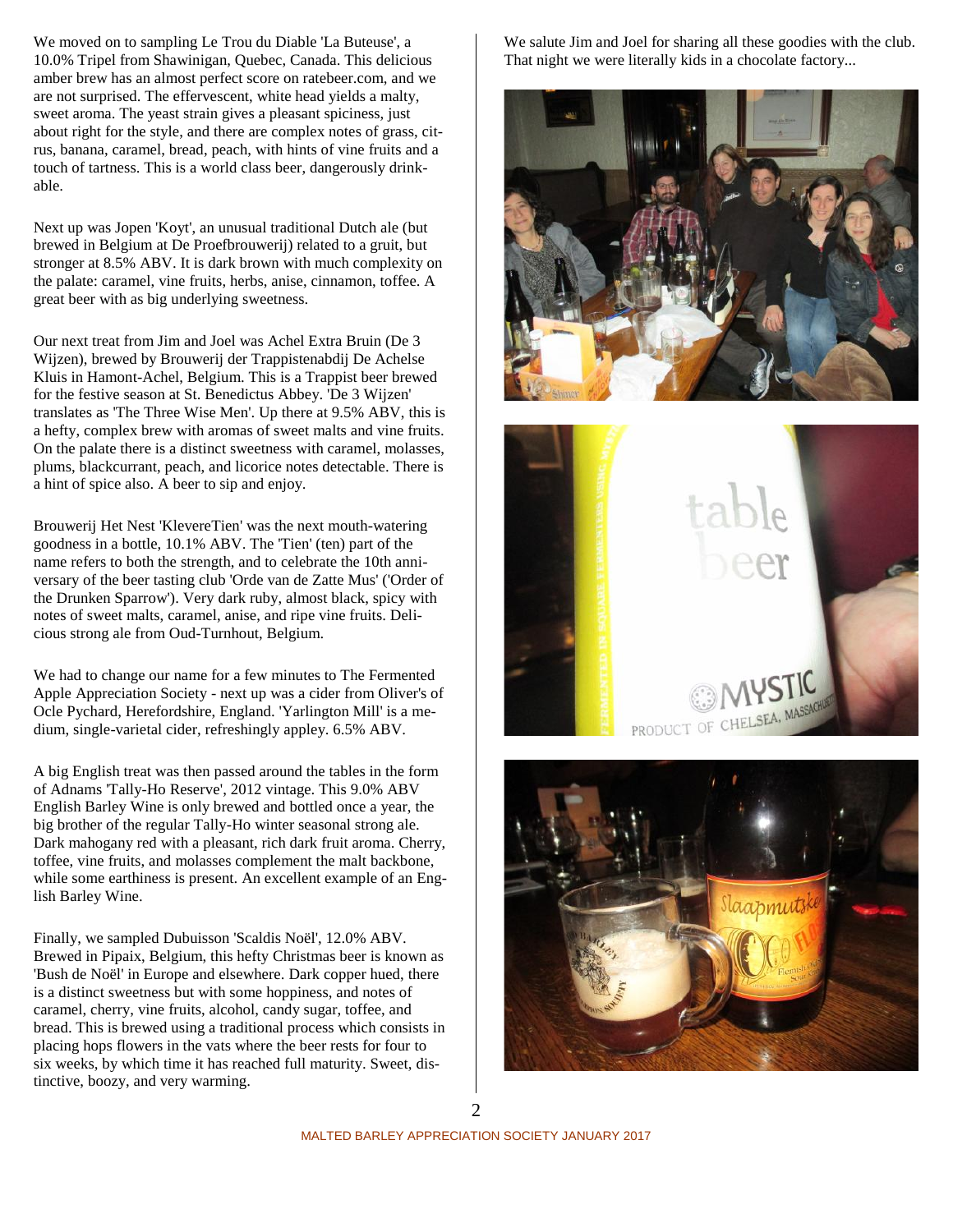